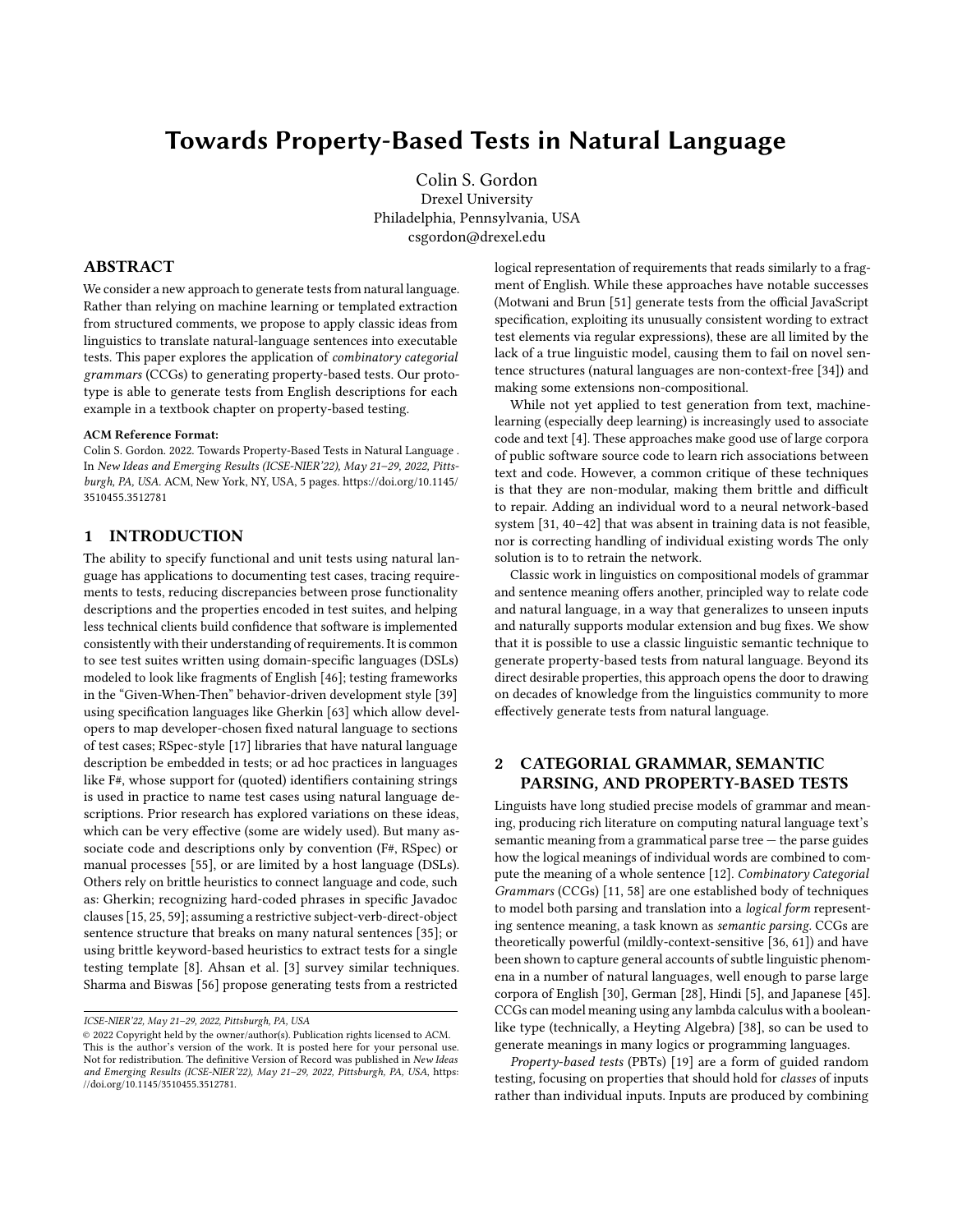<span id="page-1-2"></span>

Figure 1: A derivation translating "3 is even" to the proposition  $3\%2 = 0$ .

and filtering primitive random input generators, and transforming results of other generators. PBTs generally take the form of a universal property forall $(g, f)$ , where g is a generator and f is a function which either returns a boolean or performs assertions to check a property of any input produced by g. When run, the test draws many random inputs from g, calling f on each, and fails if f ever returns false or fails an assertion. Typical PBT implementations make heavy use of anonymous functions, and represent properties with a datatype which carries operations corresponding to conjunction, disjunction, negation, and implication of properties. These datatypes (representing logical claims) are then adequate to serve as a target semantics for CCG-based semantic parsing, meaning CCGs can be used to translate natural language to property-based tests.[1](#page-1-0) The rest of this section outlines how this can work.

Categorial grammars annotate each word with a set of grammatical categories describing how it combines with other words and clauses. The supported categories include both primitive categories, and categories modeling words whose semantics take arguments. For English the base categories typically include sentences  $(S)$ , noun phrases ( $NP$ ), and adjectives ( $ADJ$ ), among others. The (languageindependent) non-primitive categories are built from left and right slash types. A left slash type  $A \setminus B$  is the category of sentence fragments whose composition with a fragment of type  $B$  on its left result in a larger fragment of grammatical type A. A right slash type  $A/B$  expects the  $B$  to the right.<sup>[2](#page-1-1)</sup> These intuitions, and other means of combining grammar sentence fragments, are captured by inference rules specifying how adjacent sentence fragments interact. For example:

RIGHT-APPLICATION (>)   
\n
$$
\frac{\Gamma + X/Y \Rightarrow f \qquad \Delta + Y \Rightarrow a \qquad \Gamma + Y \Rightarrow a \qquad \Delta + X \setminus Y \Rightarrow f}{\Gamma, \Delta + X \Rightarrow f \ a} \qquad \frac{\Gamma + Y \Rightarrow a \qquad \Delta + X \setminus Y \Rightarrow f}{\Gamma, \Delta + X \Rightarrow f \ a}
$$

Here  $\Gamma$  and  $\Delta$  are non-empty sequences of words,  $X$  and  $Y$  (and the slash types) are grammatical types, and  $f$  and  $a$  are the semantics (classically, logical denotation) of the individual fragments. In the first rule, Γ is a sentence fragment that is nearly of grammatical type  $X$ , if it only had a  $Y$  to the right, so its logical form is a function f. Applying that function to the semantics of  $\Delta$  (whose type is the needed  $Y$ ) yields semantics for a grammatical phrase of type  $X$ . The second rule is symmetric. These rules plus assumptions about individual words is enough to build a kind of logical derivation that parses a simple sentence into its meaning as in Figure [1.](#page-1-2) There, "is" combines first with its right argument "even" (an adjective ADJ), yielding sensible semantics for verb phrase  $(S \setminus NP)$  " \_ is even":  $(\lambda n. n\%2 = 0)$ . Then the result combines on the left with "3" (a noun phrase NP), completing the sentence. Note that it must be possible to formulate false claims (failing tests).

Assumptions about individual words form a lexicon: a set of grammatical categories and semantics for each word. A word with multiple meanings may have multiple lexicon entries. CCGs isolate knowledge for specific natural languages to this lexicon, reusing the core rules across any natural language. Wide-coverage CCG lexicons capable of correctly parsing large text corpora exist for English [\[30\]](#page-4-24), Hindi [\[5\]](#page-4-26), German [\[28\]](#page-4-25), and Japanese [\[45\]](#page-4-27). The natural modular structure of lexicons means that these existing lexicons can be directly extended with domain-specific terminology.

For a more complex example than Figure [1,](#page-1-2) consider a PBT for "every even integer is divisible by 2." This quantifies over all even integers from a generator, which is typically expressed in code by applying a filter operation to a generator. Our lexicon entry for the quantifier "every" captures this:

> every  $\vdash ((S/(S \setminus NP))/CN[Gen])/ADJ \Rightarrow$ P=>gen=>claim=>fc.property(gen.filter(P),claim)

This defines "every" as a word which, given an adjective  $(P)$ , a common noun  $(qen)$  of a particular flavor (see Section [4\)](#page-3-0), and a sentence fragment (*claim*) that is intuitively "missing its subject" (and looking for a suitable subject noun phrase to its left), yields a sentence. The semantics of that sentence (given using Javascript anonymous functions and a specific PBT library) is a property test that asserts that *claim* holds for all inputs produced by the generator gen corresponding to that common noun, for which the adjective  $P$  is accurate (implemented by filtering the generator).

CCGs include, and our prototype uses, 6 additional rules to extend coverage to linguistic constructs like long-distance dependencies [\[47,](#page-4-30) [48\]](#page-4-31), unlike-coordination [\[13,](#page-4-32) [16\]](#page-4-33), and cross-serial dependencies [\[57\]](#page-4-34) (which are non-context-free); and extended slash types [\[11,](#page-4-20) [58\]](#page-4-21) that capture how individual words restrict reorderings of other phrases (e.g., island constraints [\[24\]](#page-4-35)). The established use of CCGs to analyze many subtle linguistic constructions [\[32,](#page-4-36) [58\]](#page-4-21) in many languages [\[5,](#page-4-26) [28,](#page-4-25) [30,](#page-4-24) [45\]](#page-4-27), and their demonstrated utility in parsing corpora like the Wall Street Journal [\[30\]](#page-4-24) and Alice in Wonderland [\[64\]](#page-4-37) strongly suggest that in contrast to popular heuristic approaches to generating tests from text (mentioned in the introduction), CCGs will impose no fundamental restrictions on the language used in test specifications — all restrictions on language used for tests in our approach would stem from the lexicon used, which as discussed can be modularly extended or improved over time.

#### 3 PROTOTYPE IMPLEMENTATION

We have used NLTK [\[14\]](#page-4-38) to implement a publicly-available prototype [\[26\]](#page-4-39) that translates English to property-based tests in Javascript using the fast-check PBT library [\[1\]](#page-4-40). NLTK includes an implementation of semantic parsing using CCGs: given a set of base categories and lexicon entries, the library can construct a chart parser [\[20](#page-4-41)[–22\]](#page-4-42) for the specified lexicon. NLTK's CCG support assumes a simply typed lambda calculus for semantics; we generate semantics in that form with fast-check identifiers, and rewrite the

<span id="page-1-0"></span><sup>&</sup>lt;sup>1</sup>In principle CCGs could be used for regular test assertions as well, but we focus on PBTs because they specify complete tests.

<span id="page-1-1"></span> $2$ In both cases the result category is on the left, the argument is on the right, and the top of the intervening slash "leans" in the direction of the argument.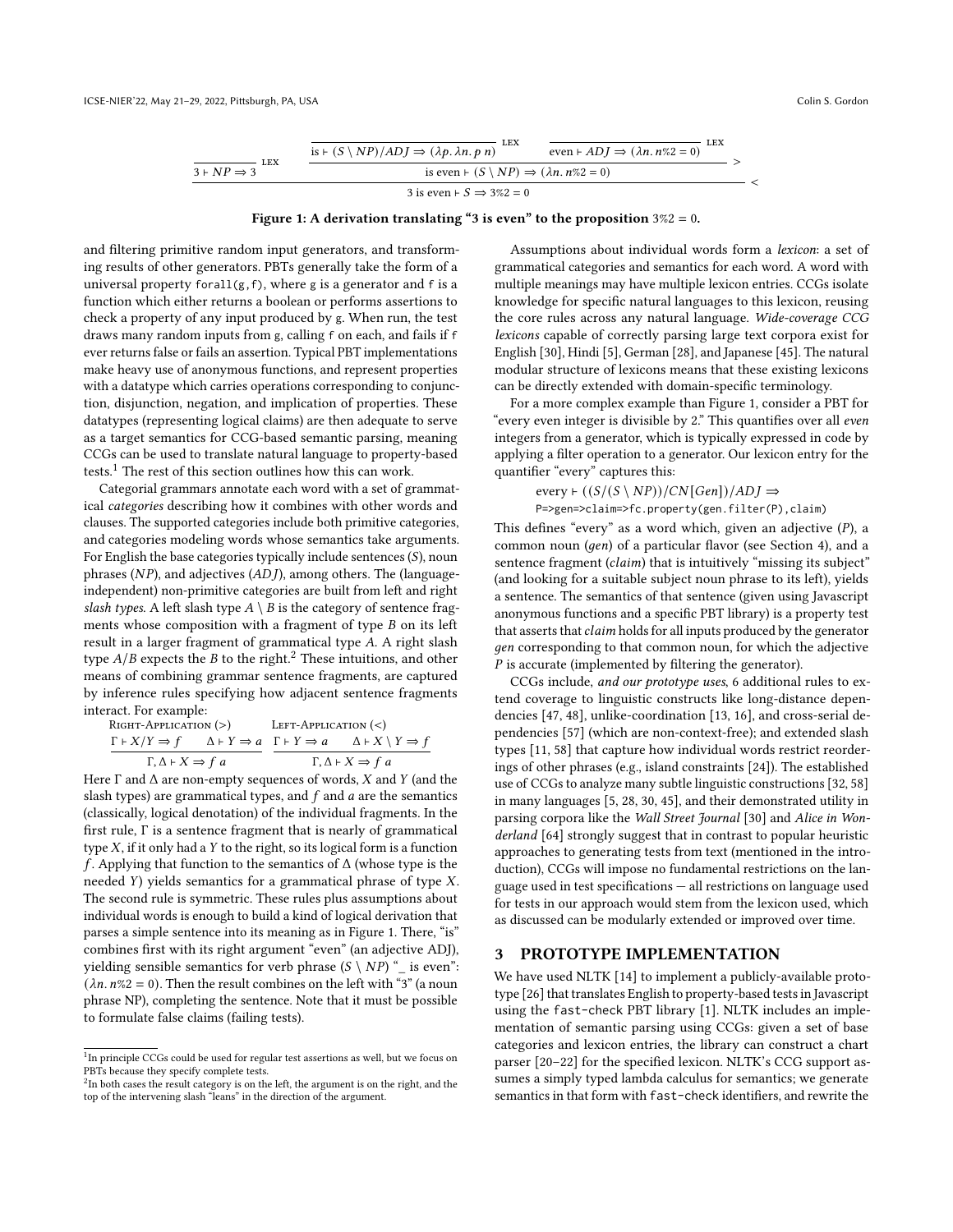#### Table 1: STTP test specifications with variants handled by our prototype.

<span id="page-2-0"></span>

| # | Original and Modified Test Specification, (Beta-Reduced) Logical Representation                                                                         |
|---|---------------------------------------------------------------------------------------------------------------------------------------------------------|
|   | For all floats, ranging from 1 (inclusive) to 5.0 (exclusive), the program should return false                                                          |
|   | $\rightarrow$ Any float greater than or equal to 1 and less than 5 is not passing                                                                       |
|   | $\hookrightarrow$ foreach(filter(floats,\x.((lessthan(1,x)   equals(1,x)) & lessthan(x,5))),\n.-passing(n))                                             |
|   | For all floats, ranging from 5 (inclusive) to 10 (inclusive), the program should return true                                                            |
|   | $\rightarrow$ Any float greater than or equal to 5 and less than or equal to 10 is passing                                                              |
|   | $\hookrightarrow$ foreach(filter(floats,\x.(lessthanoreq(5,x) & lessthanoreq(x,10))),\n.passing(n))                                                     |
|   | For all invalid grades (which we define as any number below 0.9 or greater than 10.1), the program must throw an exception                              |
|   | $\hookrightarrow$ For any float less than 1 or greater than 10 passing throws an exception                                                              |
|   | $\hookrightarrow$ foreach(filter(floats,\x.(lessthan(x,1)   lessthan(10,x))),\x.checkthrows(isexc,\u.passing(x)))                                       |
|   | For all numbers divisible by 3, and not divisible by 5, the program returns "Fizz"                                                                      |
|   | $\sim$ For any number divisible by 3 and not divisible by 5 fizzbuzz returns "Fizz"                                                                     |
|   | $\hookrightarrow$ <b>X</b> foreach(filter(integers,\x.(divisibleby(x,5) & -divisibleby(x,3))),\x.(fizzbuzz(x)=Fizz))                                    |
|   | For all numbers divisible by 5 (and not divisible by 3), the program returns "Buzz."                                                                    |
|   | $\sim$ For any number divisible by 5 and not divisible by 3 fizzbuzz returns "Buzz"                                                                     |
|   | $\rightarrow$ <b>X</b> foreach(filter(integers, \x.(divisibleby(x, 5) & -divisibleby(x, 3))), \x.(fizzbuzz(x)=Buzz))                                    |
| 6 | For all numbers divisible by 3 and 5, the program returns "FizzBuzz". $\rightarrow$ For any number divisible by 5 and 3 fizzbuzz returns "FizzBuzz"     |
|   | $\rightarrow$ <b>X</b> foreach(filter(integers,(\x.divisibleby(x,5) & divisibleby(x,3))),(\z.fizzbuzz(z)==FizzBuzz))                                    |
|   | The program throws an exception for all numbers that are zero or smaller. $\sim$ For any number less than or equal to zero fizzbuzz throws an exception |
|   | $\hookrightarrow$ foreach(filter(integers,\x.(lessthan(x,0)   equals(0,x))),\x.checkthrows(isexc,\u.fizzbuzz(x)))                                       |

syntax into JavaScript syntax after the fact. The prototype is primarily the lexicon itself. We constructed the lexicon by hand-writing entries for words present in our evaluation study based on a combination of examining the samples in our corpus, prior experience describing property-based tests (e.g., in teaching), and background knowledge about the treatment of certain English-language grammatical phenomena in CCGs and related grammar formalisms, such as quantification [\[32,](#page-4-36) [58\]](#page-4-21), and coordination ("and" and "or") [\[16,](#page-4-33) [50\]](#page-4-43).

This initially manual authoring process highlights some strengths relative to the increasingly popular use of deep neural networks for similar tasks [\[4\]](#page-4-15). As noted earlier, neural techniques are nonmodular and do not permit fixes for individual words. By contrast, lexicons, while intricate, are inherently modular. Several times while working on the evaluation below, we wrote incorrect semantics or incorrect grammatical types for several words. Fixing them was a simple matter of correcting individual entries, which had no effect on examples that already worked but did not involve the word in question. The modular construction extends to the addition of new words. Using CCGs, adding basic negation support is a simple matter of adding one lexicon entry: not  $\vdash ADJ/ADJ \Rightarrow P=\gtimes x \Rightarrow P(X)$ . More complete support for negation in natural language requires additional lexicon entries, but here again CCGs offer advantages over neural networks: detailed CCG treatments of negations in natural language already exist [\[58\]](#page-4-21), while neural networks still struggle to handle language surrounding boolean operations [\[23,](#page-4-44) [60\]](#page-4-45).

We expect that in practice, adding support for new properties and data types (e.g., packaging extensions for a specific library or program) will require CCG's strong support for modularity. In the future we plan to adapt techniques for learning CCG lexicons [\[10,](#page-4-46) [37\]](#page-4-47) to extend an existing English lexicon [\[30\]](#page-4-24), but those results will retain the ability to individually extend or correct individual words.

## 4 EXPERIENCE WITH THE PROTOTYPE

To evaluate basic feasibility of our approach, we collected complete sentences describing properties paired with corresponding PBTs, from books teaching PBT. To avoid biasing results towards what we thought would be easier to support, we sought cases where an existing text had a pairing of a PBT with a sentence describing what the test checked. We surveyed 6 books covering property-based testing [\[6,](#page-4-48) [18,](#page-4-49) [27,](#page-4-50) [43,](#page-4-51) [52,](#page-4-52) [62\]](#page-4-53), locating 26 such pairs. We translated 7 descriptions from Aniche's Software Testing: From Theory to Practice (STTP) [\[6\]](#page-4-48) into Javascript fast-check tests, with mild rephrasing to replace use of "the program" with the specific function being tested and to work around limitations of the NLTK frontend (lack of support for punctuation and numerals). We then studied the 19 other descriptions looking for signs of additional linguistic complexity beyond what is treated in existing texts on categorial grammars for English [\[16,](#page-4-33) [33,](#page-4-54) [49,](#page-4-55) [58\]](#page-4-21).

Basic Feasibility. Table [1](#page-2-0) shows the original text, rephrasings, and computed  $\lambda$ -calculus logical forms for the 7 STTP tests, which the prototype converts to Javascript.

Adequacy of Generated Tests. Each generated test correctly formalizes the corresponding text. 3 of the STTP exemplars (marked with  $\chi$ ) fail when run on a correct implementation because they were under-specified. Test #7 requires an exception for negative numbers and 0. But these can also be divisible by 3 or 5, conflicting with tests #4–6. The textbook's solutions filter generators to produce only inputs are greater than or equal to 1 for those tests. By adding a lexicon entry for "positive" we can generate tests equivalent to the solutions (using "positive numbers"). This kind of detail is both the sort of detail sometimes omitted intentionally in informal prose, but also the sort of detail often omitted unintentionally when under-specifying. Directly connecting the English to the tests revealed the English was imprecise about expected behavior — exactly the sort of divergence between natural language specifications and tests we sought to identify.

Natural language often admits multiple parses for the same sentence, which occasionally yields different logical forms. The sentences in Table [1](#page-2-0) yielded respectively 20, 4, 6, 45, 45, 3, and 1 distinct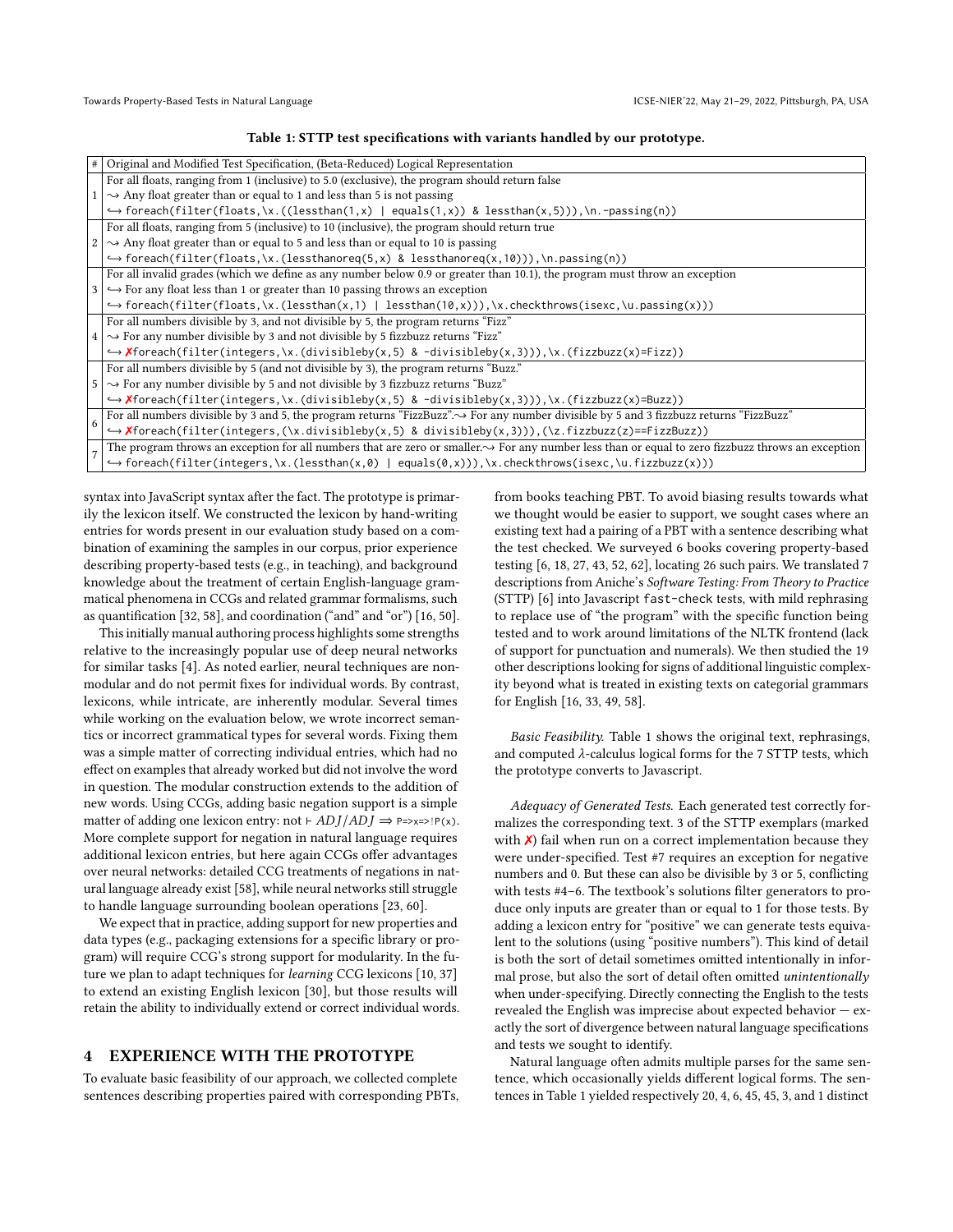parse trees, but all parses of each sentence produced equivalent logical forms (e.g., differing only in the names of bound variables).

Lexicon Size. Parsing these examples containing 29 words and numbers requires 46 lexicon entries. We believe this is reasonable. Only 3 rules are specific to the subjects under test: the entries for "passing" and "fizzbuzz" (there are two entries for "passing", usable as a function or an adjective). 7 rules are working around limitations of NLTK, which does not have generic handling of numerals (4) of string literals (3). A more robust implementation would have generic handling of numeric constants and string literals. Thus there are 36 reusable lexicon entries for 19 reusable words. We would expect lexicon size to be roughly linear in the number of words handled, and clearly 19 entries is a lower bound for 19 words. Duplicates handle words that may be used in multiple grammatical roles with similar semantics.

Linguistic Flexibility. Even these 7 tests involve a range of subtle and commonly-occurring linguistic phenomena, such as overloading "and" and "or" to coordinate multiple arguments ("divisible by 3 and 5") or multiple adjectives ("divisible by 3 and not divisible by 5"). Moreover, because the approach is built on CCGs and therefore directly model compositional meaning of natural language, we can have high confidence that additional sentences using the same words in known grammatical roles will also parse. As an example of this in tandem with modular lexicon extension, adding an entry for "is" allows generalizing already to "any float that is passing is greater than or equal to 5 or less than or equal to  $10" - a$  plausible additional description which strengthens test #2 to imply that only numbers in that range are passing.

<span id="page-3-0"></span>Linguistic Findings. Most of our grammatical types and semantics follow standard linguistic models. We did, however, find that using PBTs as linguistic semantics required one additional grammatical distinction in common nouns, between those used to constrain the domain of a property (and therefore correspond to constraining generators) and those which play a role in evaluating the property (and therefore correspond to predicates). For example, in considering "Every integer is an integer" as a PBT description, the English common noun "integer" corresponds once to a generator of integers (as the domain of the quantifier "every") and once to a predicate on values (which is true only for integers), which would manifest as two lexicon entries for "integer":

```
integer \vdash CN[Gen] \Rightarrow fc.integer()
integer \vdash CN[Chk] \Rightarrow Number.isInteger
```
Our prototype lexicon repeats this distinction with other common nouns to distinguish value checks from generators. This distinction refines standard grammars, similar to a distinction made for mathematical text [\[53,](#page-4-56) [54\]](#page-4-57), where additional mathematically-required subcategorizations yield more precise grammars.

In examining the additional 19 PBTs from other texts [\[27,](#page-4-50) [43,](#page-4-51) [52\]](#page-4-52) (available with our prototype [\[26\]](#page-4-39)), every sentence structure is explained by standard grammatical theories, and can be parsed by a grammar-only CCG parser [\[65\]](#page-4-58). We have not implemented semantics for these tests because they require resolution of definite referents, a linguistic construct with subtle semantics [\[16,](#page-4-33) Ch. 7], [\[58,](#page-4-21) Ch. 7] for which we would prefer to import existing solutions [\[2\]](#page-4-59). These additional examples, however, reveal the limitations of focusing

on educational material on PBT to find strict English-to-test correspondences. Two of the additional sources specify nearly the same tests for sorting a list [\[43,](#page-4-51) [52\]](#page-4-52), one repeats the same FizzBuzz underspecification of STTP [\[43\]](#page-4-51), and one explicitly states only trivial properties [\[27\]](#page-4-50) (about adding integers), suggesting work is needed to develop suitable evaluation corpora.

Limitations. Our prototype's primary limitation is lexicon size; words absent from the lexicon cannot be used. Fortunately the lexicon is inherently modular, and for reasons outlined below (Section [5\)](#page-3-1) we believe growing this lexicon is feasible. In addition, our extraction to JavaScript is currently text-based (e.g., textually replacing "forall" with "fc.property" because NLTK does not allow periods in logical forms). Future improvements should replace this with a proper traversal of the logical form's abstract syntax tree.

# <span id="page-3-1"></span>5 FUTURE WORK

The key piece of this approach is the lexicon, which clearly must be extended beyond our prototype. Fortunately, there is already a widecoverage CCG lexicon for English, CCGBank [\[29,](#page-4-60) [30\]](#page-4-24), which is able to parse a 4.5 million-word corpus [\[44\]](#page-4-61) extracted from the Wall Street Journal. Though this certainly lacks many software-related terms and includes many terms irrelevant to testing, its more than 74,000 entries cover many different uses of common English words, including quantifiers, prepositions (from, of,  $as$ , ...), and distinctions between various verb classes (e.g., with or without direct objects). While some of these will require testing-specific semantics, their grammatical categories can be reused directly, cutting down the most laborious part of lexicon creation. Smaller cross-linguistic lexicons [\[2\]](#page-4-59) offer a starting point to extend this beyond English. These can be supplemented by work to learn further lexicon extensions [\[10,](#page-4-46) [37\]](#page-4-47).

Tests for any program will need to mention program-specific terms, which will need to be added by developers with no special linguistics background. Experiments on CCGBank showed [\[29\]](#page-4-60) that when training on most of lexicon, the unseen words in a held-out test set were primarily nouns (35.1%) or transformations of nouns (e.g., adjectives, at 29.1%). These are also the simplest categories for non-linguists to provide semantics for (types, objects, and predicates), suggesting that it should be possible to make the lexicon extendable for an individual program by normal developers without special linguistic background. (Similar experiments for a widecoverage lexicon of German [\[28\]](#page-4-25) show over half of unknown words to be nouns, suggesting this feasibility extends beyond just English.)

A final key challenge — common to any approach to relate formal and natural language  $-$  is to find suitable evaluations for the efficacy of our technique. Focusing on educational material we were only able to identify 26 explicit statements of an intended property in English, among 4 textbooks with explicit coverage of property-based testing [\[6,](#page-4-48) [27,](#page-4-50) [43,](#page-4-51) [52\]](#page-4-52) (2 others taught PBT without explicitly stating English for any test [\[18,](#page-4-49) [62\]](#page-4-53)). Longer-term, the right evaluation approach is to ask developers currently using property-based tests to write natural language describing their test cases, or to seek access to existing closed-source pairings [\[9\]](#page-4-62).